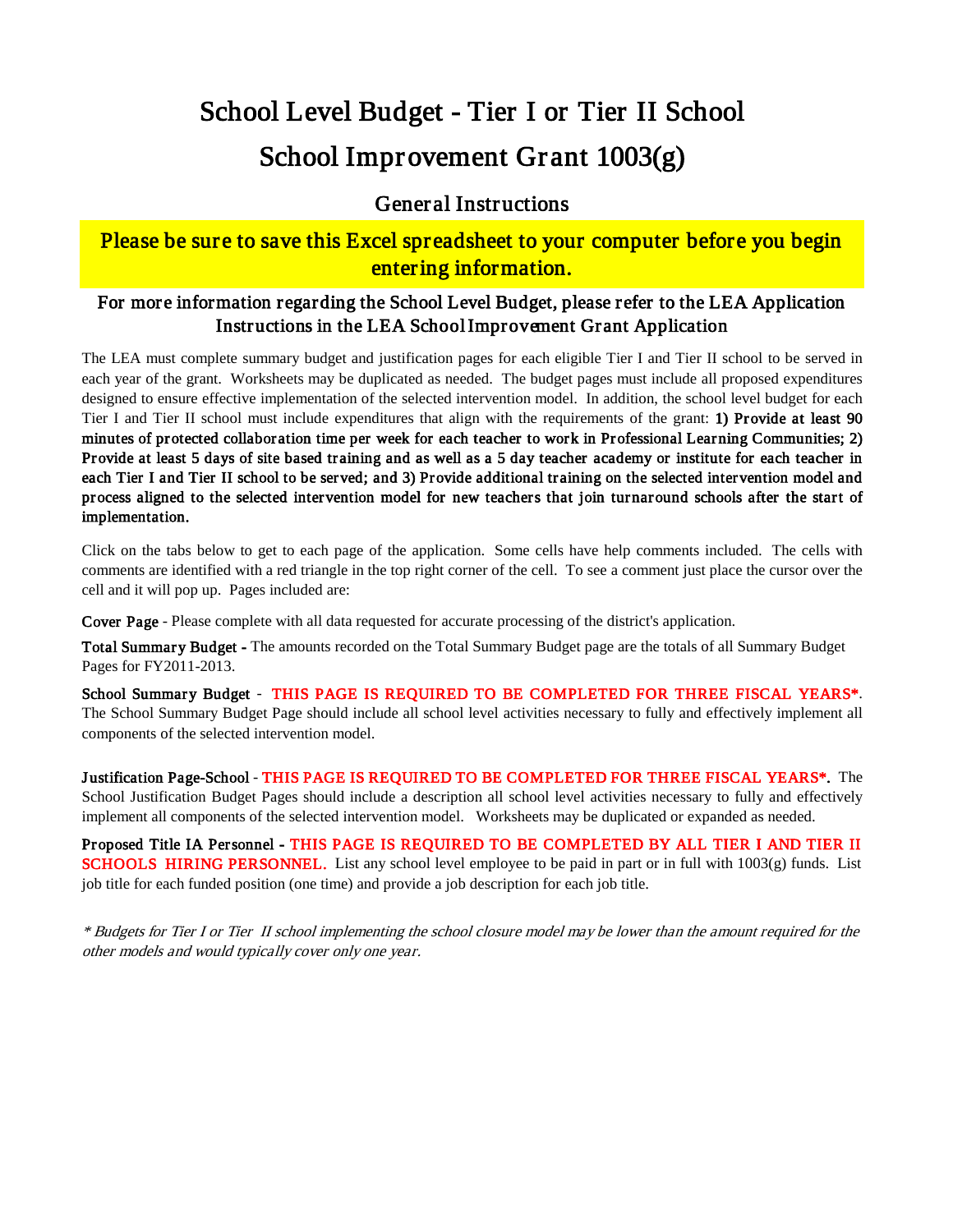## Site Level Budget Tier I or Tier II School School Improvement Grant 1003(g)

### Due: May 20, 2010

| <b>District</b>            |                        | <b>Oklahoma City Public Schools</b> | I-089                | County                 | Oklahoma             | 55    |  |  |  |
|----------------------------|------------------------|-------------------------------------|----------------------|------------------------|----------------------|-------|--|--|--|
|                            | Name                   |                                     | Code                 |                        | Name                 | Code  |  |  |  |
| <b>Address</b>             |                        | 900 M L King Avenue                 |                      |                        | Oklahoma City        | 73117 |  |  |  |
|                            | <b>Mailing Address</b> |                                     |                      | $Zip(9-digit)$<br>City |                      |       |  |  |  |
| Phone                      | 405 587-4200           |                                     | Fax                  |                        | 405 587-4205         |       |  |  |  |
|                            | Area Code and Number   |                                     | Area Code and Number |                        |                      |       |  |  |  |
| <b>Application Contact</b> |                        | <b>Brian Staples</b>                |                      |                        | 405 587-4216         |       |  |  |  |
|                            |                        | Type or Print Name                  |                      |                        | <b>School Phone</b>  |       |  |  |  |
|                            |                        | gbstaples@okcps.org                 |                      |                        | 405 919-0639         |       |  |  |  |
|                            |                        | E-mail Address                      |                      |                        | <b>Summer Phone</b>  |       |  |  |  |
| <b>School SIG Contact</b>  |                        | <b>Brian Staples</b>                |                      | 405 587-4216           | gbstaples@okcps.org  |       |  |  |  |
|                            |                        | Type or Print Name                  | Telephone            |                        | E-mail Address       |       |  |  |  |
| Superintendent             |                        | Mr. Karl Springer                   |                      |                        | krspringer@okcps.org |       |  |  |  |
|                            |                        | Type or Print Name                  |                      |                        | E-mail Address       |       |  |  |  |

#### Submission Guidelines:



Before proceeding:

- \* Has the district engaged in comprehensive planning at all Tier I and Tier II schools to ensure effective implementation of the selected intervention model?
- \* Have the appropriate groups participated in consultation and planning?
- \* Budgets for Tier I and Tier II schools must include the requirements of the grant including 1) providing at least 90 minute of protected collaboration time each week for each teacher in Professional Learning Communities, 2) providing at least five days of site based training as well as a five day teacher academy or institute, and 3) providing additional training on the selected intervention model and process aligned to the selected intervention model for new teachers.

# To be completed by the Oklahoma State Department of Education

**Authorized SDE Staff Date of the Contract Contract Contract Contract Contract Contract Contract Contract Date D**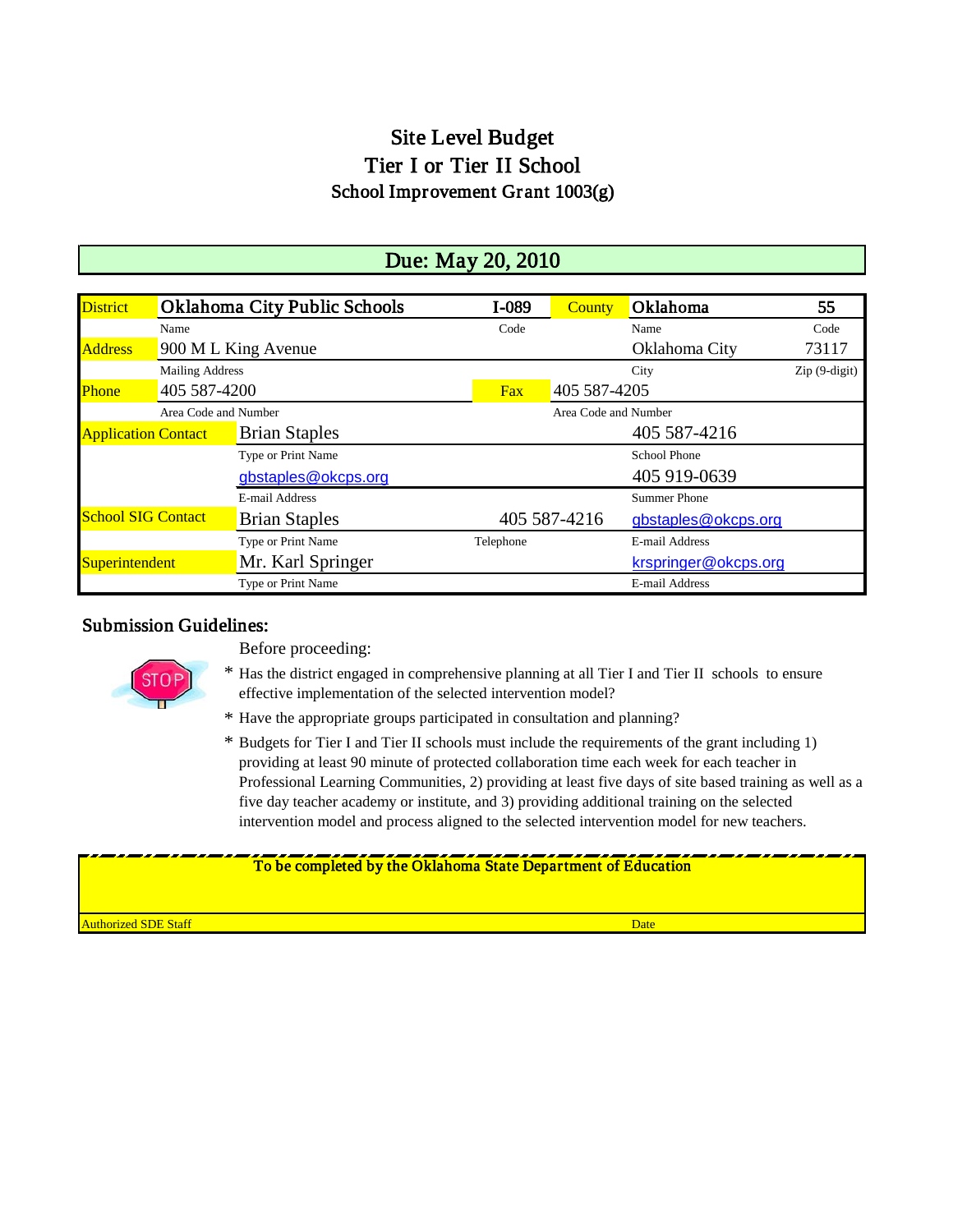## Oklahoma State Department of Education FY2011-2013 Title I Part A School Improvement Grant 1003(g) Tier I or Tier II School Total Summary Budget

|     | Project Code: 537            |                    |                             | Total Requested \$3,081,497.00     |                                                                       |                                   |                                   | District: Oklahoma City Public Schools  |                    | $I-089$             |  | County: Oklahoma | 55   |
|-----|------------------------------|--------------------|-----------------------------|------------------------------------|-----------------------------------------------------------------------|-----------------------------------|-----------------------------------|-----------------------------------------|--------------------|---------------------|--|------------------|------|
|     |                              |                    |                             |                                    |                                                                       |                                   | Name                              |                                         |                    | Code                |  | Name             | Code |
|     |                              |                    |                             | Site: Douglass Middle School (512) |                                                                       |                                   |                                   |                                         | $\boxtimes$ Tier I | $\Box$ Tier II      |  |                  |      |
|     | Function                     | <b>Instruction</b> | Guidance<br><b>Services</b> | Curriculum<br>Development          | <b>Improvement of Instruction</b><br>2210<br><b>Staff</b><br>Training | Parental<br>Advisory<br>Committee | Academic<br>Student<br>Assessment | Personnel<br>(Staff)<br><b>Services</b> | Transportation     |                     |  | <b>Subtotals</b> |      |
|     | Object<br>100 Salaries       | 1000               | 2120                        | 2212                               | 2213                                                                  | 2190                              | 2240                              | 2570                                    | 2720               |                     |  |                  |      |
|     |                              | \$237,600.00       |                             |                                    | \$740,160.00                                                          |                                   |                                   | \$208,326.00                            |                    |                     |  | \$1,186,086.00   |      |
| 200 | Benefits                     | \$57,024.00        |                             |                                    | \$177,639.00                                                          |                                   |                                   | \$62,748.00                             |                    |                     |  | \$297,411.00     |      |
| 300 | <b>Professional Services</b> |                    |                             |                                    | \$1,403,000.00                                                        |                                   |                                   |                                         |                    |                     |  | \$1,403,000.00   |      |
| 400 | <b>Property Services</b>     |                    |                             |                                    |                                                                       |                                   |                                   |                                         | \$135,000.00       |                     |  | \$135,000.00     |      |
| 500 | <b>Other Services</b>        |                    |                             |                                    |                                                                       |                                   |                                   |                                         |                    |                     |  |                  |      |
| 600 | <b>Materials</b>             |                    |                             |                                    | \$60,000.00                                                           |                                   |                                   |                                         |                    |                     |  | \$60,000.00      |      |
|     | 700 Property                 |                    |                             |                                    |                                                                       |                                   |                                   |                                         |                    |                     |  |                  |      |
| 800 | Other Objects                |                    |                             |                                    |                                                                       |                                   |                                   |                                         |                    |                     |  |                  |      |
|     | <b>Subtotals</b>             | \$294,624.00       |                             |                                    | \$2,380,799.00                                                        |                                   |                                   | \$271,074.00                            | \$135,000.00       |                     |  | \$3,081,497.00   |      |
|     | Authorized Signature: _      |                    |                             |                                    |                                                                       |                                   | Date: _                           |                                         |                    | <b>TOTAL BUDGET</b> |  | \$3,081,497.00   |      |

Special Notes: Federal funds received must supplement and may not supplant state and local funds that, in the absence of federal funds, would be used to support these activities.

Reimbursement for obligations is subject to final approval of the budget. If the LEA expends funds on nonallowable program costs prior to budget approval, the LEA is responsible for covering those costs from other funds.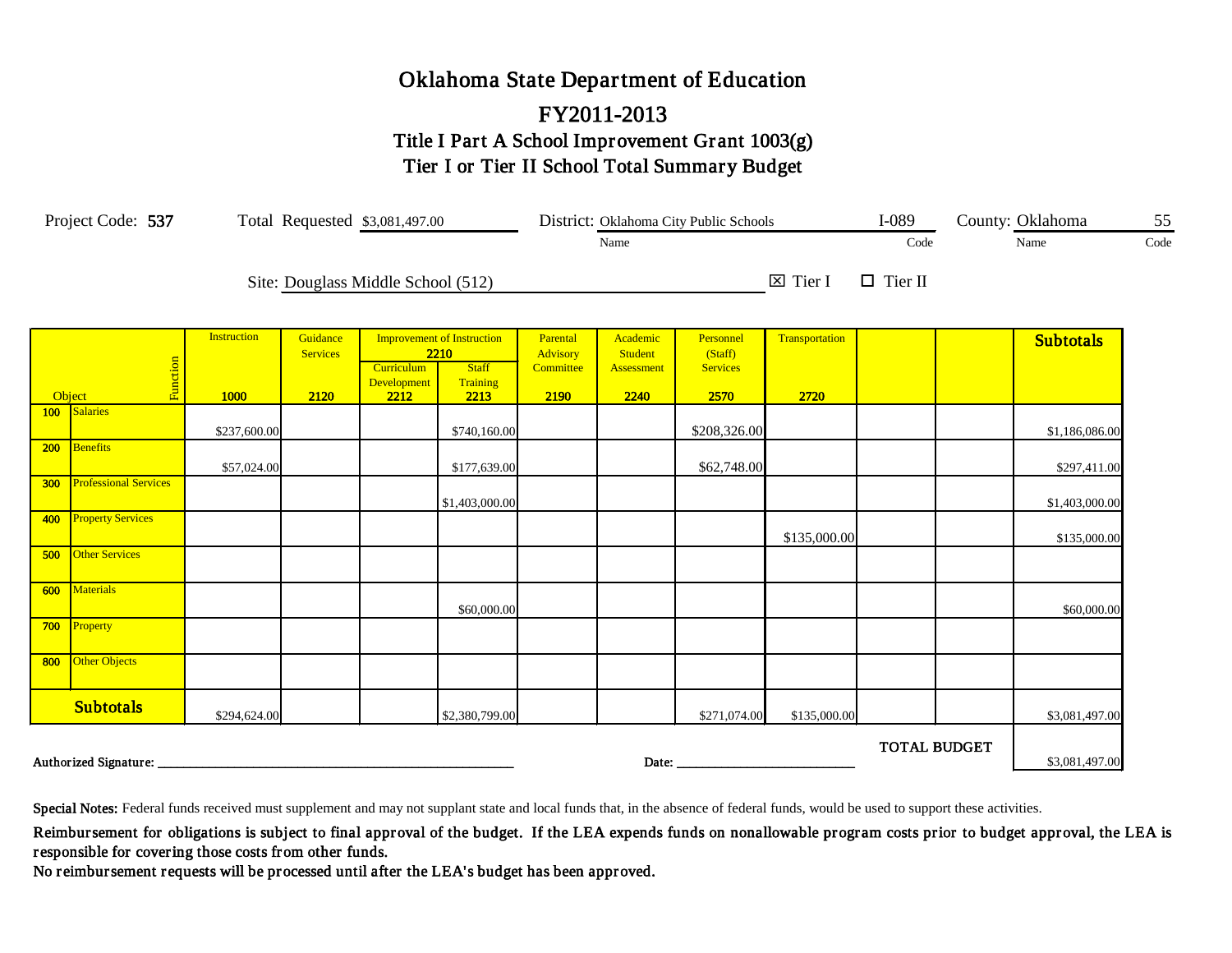## Oklahoma State Department of Education Title I Part A School Improvement Grant 1003(g) Tier I or Tier II School Summary Budget FY2011

|        | Project Code: 537 FY2011 Requested \$1,139,499.00 |                    |                             |                                    |                                           |                      | District: Oklahoma City Public Schools |                         | $I-089$                           |                     | County: Oklahoma | 55               |  |
|--------|---------------------------------------------------|--------------------|-----------------------------|------------------------------------|-------------------------------------------|----------------------|----------------------------------------|-------------------------|-----------------------------------|---------------------|------------------|------------------|--|
|        |                                                   |                    | Name                        |                                    |                                           |                      |                                        |                         | Code                              |                     | Name             | Code             |  |
|        |                                                   |                    |                             | Site: Douglass Middle School (512) |                                           |                      |                                        |                         | $\boxtimes$ Tier I $\Box$ Tier II |                     |                  |                  |  |
|        |                                                   | <b>Instruction</b> | Guidance<br><b>Services</b> |                                    | <b>Improvement of Instruction</b><br>2210 | Parental<br>Advisory | Academic<br><b>Student</b>             | Personnel<br>(Staff)    | Transportation                    |                     |                  | <b>Subtotals</b> |  |
| Object | Function                                          | 1000               | 2120                        | Curriculum<br>Development<br>2212  | <b>Staff</b><br>Training<br>2213          | Committee<br>2190    | Assessment<br>2240                     | <b>Services</b><br>2570 | 2720                              |                     |                  |                  |  |
| 100    | <b>Salaries</b>                                   | \$79,200.00        |                             |                                    | \$246,720.00                              |                      |                                        | \$69,442.00             |                                   |                     |                  | \$395,362.00     |  |
| 200    | Benefits                                          | \$19,008.00        |                             |                                    | \$59,213.00                               |                      |                                        | \$20,916.00             |                                   |                     |                  | \$99,137.00      |  |
| 300    | <b>Professional Services</b>                      |                    |                             |                                    | \$580,000.00                              |                      |                                        |                         |                                   |                     |                  | \$580,000.00     |  |
| 400    | <b>Property Services</b>                          |                    |                             |                                    |                                           |                      |                                        |                         | \$45,000.00                       |                     |                  | \$45,000.00      |  |
| 500    | <b>Other Services</b>                             |                    |                             |                                    |                                           |                      |                                        |                         |                                   |                     |                  |                  |  |
| 600    | Materials                                         |                    |                             |                                    | \$20,000.00                               |                      |                                        |                         |                                   |                     |                  | \$20,000.00      |  |
| 700    | Property                                          |                    |                             |                                    |                                           |                      |                                        |                         |                                   |                     |                  |                  |  |
| 800    | Other Objects                                     |                    |                             |                                    |                                           |                      |                                        |                         |                                   |                     |                  |                  |  |
|        | <b>Subtotals</b>                                  | \$98,208.00        |                             |                                    | \$905,933.00                              |                      |                                        | \$90,358.00             | \$45,000.00                       |                     |                  | \$1,139,499.00   |  |
|        | Authorized Signature:                             |                    |                             |                                    |                                           |                      | Date:                                  |                         |                                   | <b>TOTAL BUDGET</b> |                  | \$1,139,499.00   |  |

Special Notes: Federal funds received must supplement and may not supplant state and local funds that, in the absence of federal funds, would be used to support these activities.

Reimbursement for obligations is subject to final approval of the budget. If the LEA expends funds on nonallowable program costs prior to budget approval, the LEA is responsible for covering those costs from other funds.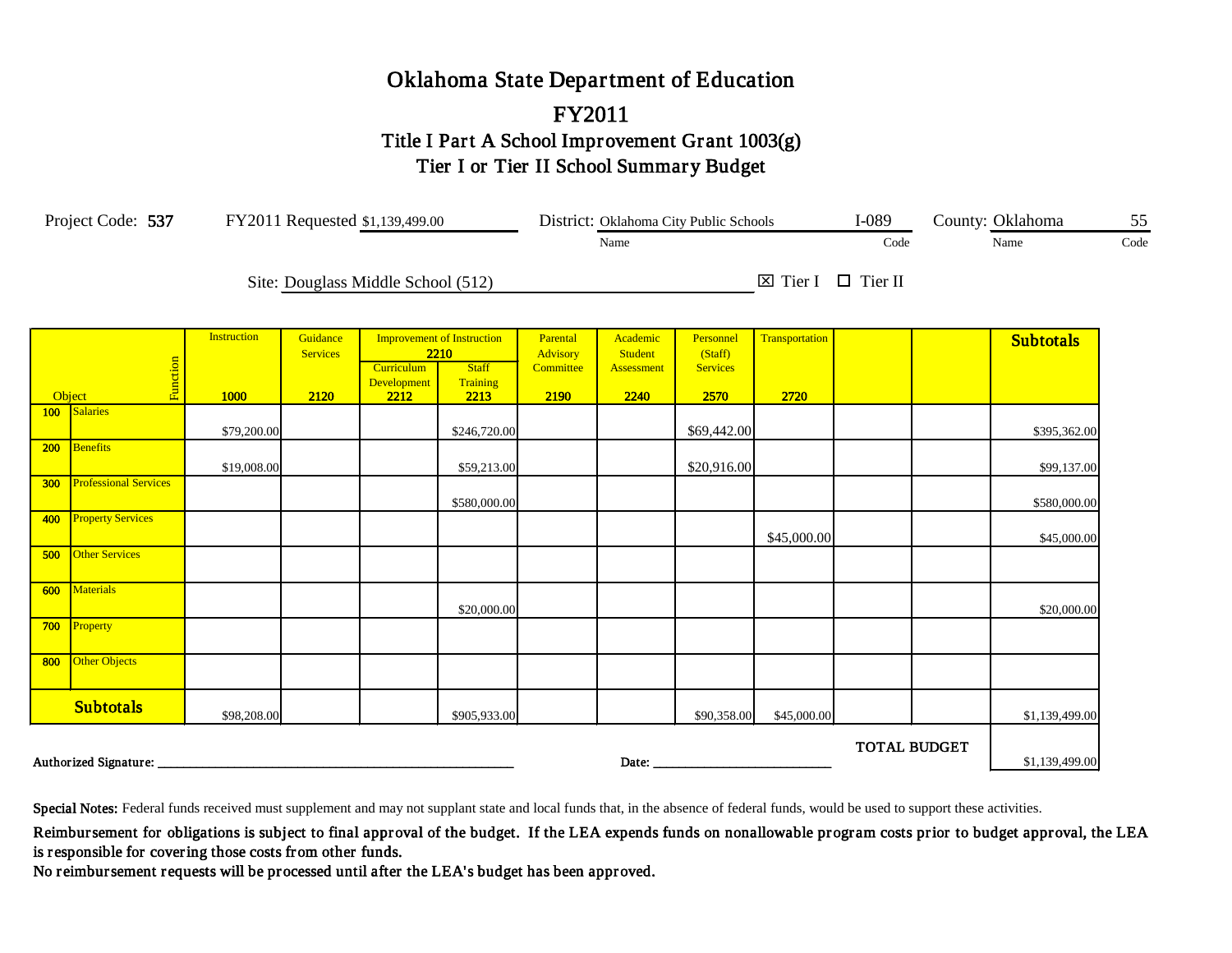## Tier I or Tier II Site Level Budget Justification FY2011 Title I Part A School Improvement Grant 1003(g)

| Project  |                  |                                                                                                                                                               |      |                              |                   |                      |
|----------|------------------|---------------------------------------------------------------------------------------------------------------------------------------------------------------|------|------------------------------|-------------------|----------------------|
| Code:    | 537              | Site: Douglass (512)<br>District:                                                                                                                             |      | Oklahoma City Public Schools |                   | Oklahoma-55          |
|          |                  | Site Code<br>Name                                                                                                                                             | Name |                              |                   | County/District Code |
|          |                  | Provide the information requested below for each amount budgeted in the OCAS Summary Budget. (Use additional pages as necessary.)                             |      |                              |                   |                      |
| Function | Object           | <b>Expenditure Description and Itemization</b>                                                                                                                |      |                              |                   | <b>Subtotals</b>     |
| 1000     | 100              | Name<br>Position & Grade                                                                                                                                      |      | <b>FTE</b>                   | Salary            |                      |
|          |                  | Increased Learning Time (additional 30 min per day at their daily rate of pay)<br>Increased Learning Time during intersession                                 |      |                              | 79200             |                      |
|          |                  |                                                                                                                                                               |      |                              |                   | \$79,200.00          |
| 1000     | 200              | <b>Benefits</b>                                                                                                                                               |      |                              |                   |                      |
|          |                  | Benefits for Increased Learning Time                                                                                                                          |      |                              |                   | \$19,008.00          |
|          |                  |                                                                                                                                                               |      |                              |                   |                      |
| 2213     | 100              | <b>Staff Training</b>                                                                                                                                         |      |                              |                   |                      |
|          |                  | Training stipends                                                                                                                                             |      |                              |                   | \$38,720.00          |
|          |                  | 5 days of site-based training on initiatives                                                                                                                  |      |                              |                   |                      |
|          |                  | 5 days for teacher academy/institute                                                                                                                          |      |                              |                   |                      |
|          |                  | for new teachers                                                                                                                                              |      |                              |                   |                      |
|          |                  | Performance Pay stipends                                                                                                                                      |      |                              |                   |                      |
|          |                  | for student achievement (proficient or advanced) for 4 teachers (250 students) [\$50 per student meeting those goals]                                         |      |                              |                   | \$49,600.00          |
|          |                  | for staff attendance for 17.6 teachers (\$3,000 per teacher for 98% attendance)                                                                               |      |                              |                   | \$52,800.00          |
|          |                  | for student achievement (reading $\&$ math smart goals) for 17.6 teachers [\$3,000 for reading and \$3,000 for math]                                          |      |                              |                   | \$105,600.00         |
|          |                  |                                                                                                                                                               |      |                              |                   |                      |
| 2213     | $\overline{200}$ | Benefits                                                                                                                                                      |      |                              |                   |                      |
|          |                  | Benefits for training                                                                                                                                         |      |                              |                   | \$9,293.00           |
|          |                  | Benefits for performance pay stipends                                                                                                                         |      |                              |                   | \$49,920.00          |
|          |                  |                                                                                                                                                               |      |                              |                   |                      |
| 2213     | 300              | Professional Services                                                                                                                                         |      |                              |                   | \$300,000.00         |
|          |                  | Training/Coaching by Marzano Research Laboratory (55 days)<br>Teacher/Principal Evaluation System development & implementation by Marzano Research Laboratory |      |                              |                   | \$75,000.00          |
|          |                  | Training on building academic vocabulary by OK Educational Services (40 days)                                                                                 |      |                              |                   | \$90,000.00          |
|          |                  | Training on literacy strategies by Max Teaching (40 days)                                                                                                     |      |                              |                   | \$90,000.00          |
|          |                  | Training on student engagement strategies by Middle Matters (12 days)                                                                                         |      |                              |                   | \$25,000.00          |
| 2213     | 600              | Itemize all projected purchases for Materials                                                                                                                 |      |                              |                   |                      |
|          |                  | Materials for Marzano Research Laboratory                                                                                                                     |      |                              |                   | \$5,000.00           |
|          |                  | Materials for OK Educational Services                                                                                                                         |      |                              |                   | \$5,000.00           |
|          |                  | Materials for Max Teaching                                                                                                                                    |      |                              |                   | \$5,000.00           |
|          |                  | <b>Materials for Middle Matters</b>                                                                                                                           |      |                              |                   | \$5,000.00           |
|          |                  |                                                                                                                                                               |      |                              |                   |                      |
| 2573     | 100              |                                                                                                                                                               |      |                              |                   |                      |
|          |                  | Salary for Executive Director of School Turnaround (.33 FTE)                                                                                                  |      |                              |                   | \$35,952.00          |
|          |                  | ELT for 2 Administrators, 1 Counselor, .4 Media Specialist                                                                                                    |      |                              |                   | \$13,090.00          |
|          |                  | Pay for Performance (2 Administrators, 1 Counselor, .4 Media Specialist) [\$3,000 for reading and \$3,000 for math meeting smart goals]                       |      |                              |                   | \$20,400.00          |
|          |                  |                                                                                                                                                               |      |                              |                   |                      |
| 2573     | $\overline{200}$ |                                                                                                                                                               |      |                              |                   |                      |
|          |                  | Benefits for Executive Director of School Turnaround salary                                                                                                   |      |                              |                   | \$12,878.00          |
|          |                  | Benefits for ELT for Administsrators, Counselor and Media Specialist                                                                                          |      |                              |                   | \$3,142.00           |
|          |                  | Benefits for Pay for Performance (2 Administrators, Counselor and Media Specialist)                                                                           |      |                              |                   | \$4,896.00           |
| 2720     | 400              | Transportation                                                                                                                                                |      |                              |                   |                      |
|          |                  | Transportation for Increased Learning Time                                                                                                                    |      |                              |                   |                      |
|          |                  |                                                                                                                                                               |      |                              |                   | \$45,000.00          |
|          |                  |                                                                                                                                                               |      |                              | <b>Site Total</b> | \$1,139,499.00       |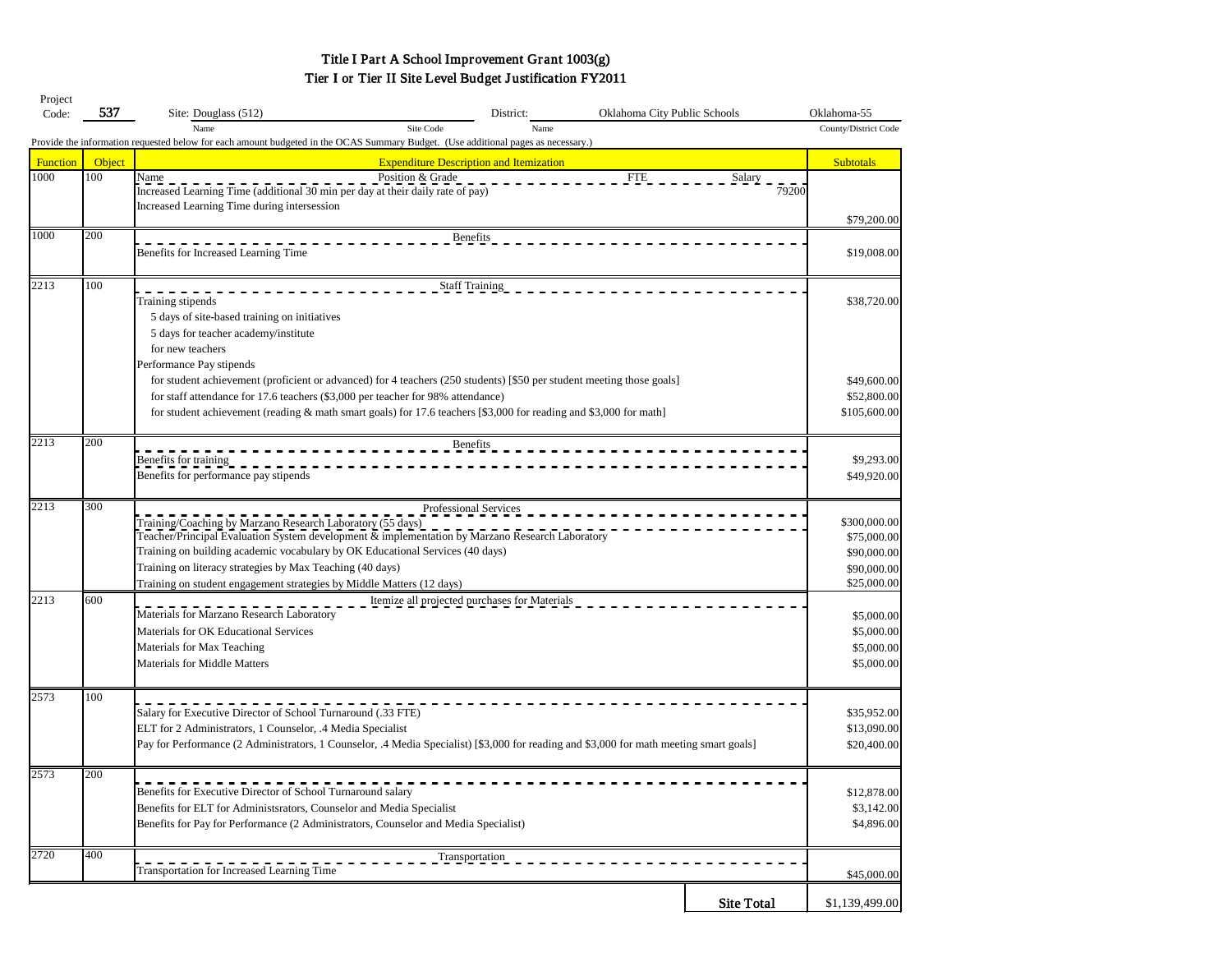## Oklahoma State Department of Education FY2012 Title I Part A School Improvement Grant 1003(g) Tier I or Tier II School Summary Budget

|        | Project Code: 537 FY2011 Requested \$1,139,499.00 |                    |                             |                                    |                                           |                      | District: Oklahoma City Public Schools |                         | $I-089$                           |                     | County: Oklahoma | 55               |  |
|--------|---------------------------------------------------|--------------------|-----------------------------|------------------------------------|-------------------------------------------|----------------------|----------------------------------------|-------------------------|-----------------------------------|---------------------|------------------|------------------|--|
|        |                                                   |                    | Name                        |                                    |                                           |                      |                                        |                         | Code                              |                     | Name             | Code             |  |
|        |                                                   |                    |                             | Site: Douglass Middle School (512) |                                           |                      |                                        |                         | $\boxtimes$ Tier I $\Box$ Tier II |                     |                  |                  |  |
|        |                                                   | <b>Instruction</b> | Guidance<br><b>Services</b> |                                    | <b>Improvement of Instruction</b><br>2210 | Parental<br>Advisory | Academic<br><b>Student</b>             | Personnel<br>(Staff)    | Transportation                    |                     |                  | <b>Subtotals</b> |  |
| Object | Function                                          | 1000               | 2120                        | Curriculum<br>Development<br>2212  | <b>Staff</b><br>Training<br>2213          | Committee<br>2190    | Assessment<br>2240                     | <b>Services</b><br>2570 | 2720                              |                     |                  |                  |  |
| 100    | <b>Salaries</b>                                   | \$79,200.00        |                             |                                    | \$246,720.00                              |                      |                                        | \$69,442.00             |                                   |                     |                  | \$395,362.00     |  |
| 200    | Benefits                                          | \$19,008.00        |                             |                                    | \$59,213.00                               |                      |                                        | \$20,916.00             |                                   |                     |                  | \$99,137.00      |  |
| 300    | <b>Professional Services</b>                      |                    |                             |                                    | \$580,000.00                              |                      |                                        |                         |                                   |                     |                  | \$580,000.00     |  |
| 400    | <b>Property Services</b>                          |                    |                             |                                    |                                           |                      |                                        |                         | \$45,000.00                       |                     |                  | \$45,000.00      |  |
| 500    | <b>Other Services</b>                             |                    |                             |                                    |                                           |                      |                                        |                         |                                   |                     |                  |                  |  |
| 600    | Materials                                         |                    |                             |                                    | \$20,000.00                               |                      |                                        |                         |                                   |                     |                  | \$20,000.00      |  |
| 700    | Property                                          |                    |                             |                                    |                                           |                      |                                        |                         |                                   |                     |                  |                  |  |
| 800    | Other Objects                                     |                    |                             |                                    |                                           |                      |                                        |                         |                                   |                     |                  |                  |  |
|        | <b>Subtotals</b>                                  | \$98,208.00        |                             |                                    | \$905,933.00                              |                      |                                        | \$90,358.00             | \$45,000.00                       |                     |                  | \$1,139,499.00   |  |
|        | Authorized Signature:                             |                    |                             |                                    |                                           |                      | Date:                                  |                         |                                   | <b>TOTAL BUDGET</b> |                  | \$1,139,499.00   |  |

Special Notes: Federal funds received must supplement and may not supplant state and local funds that, in the absence of federal funds, would be used to support these activities.

Reimbursement for obligations is subject to final approval of the budget. If the LEA expends funds on nonallowable program costs prior to budget approval, the LEA is responsible for covering those costs from other funds.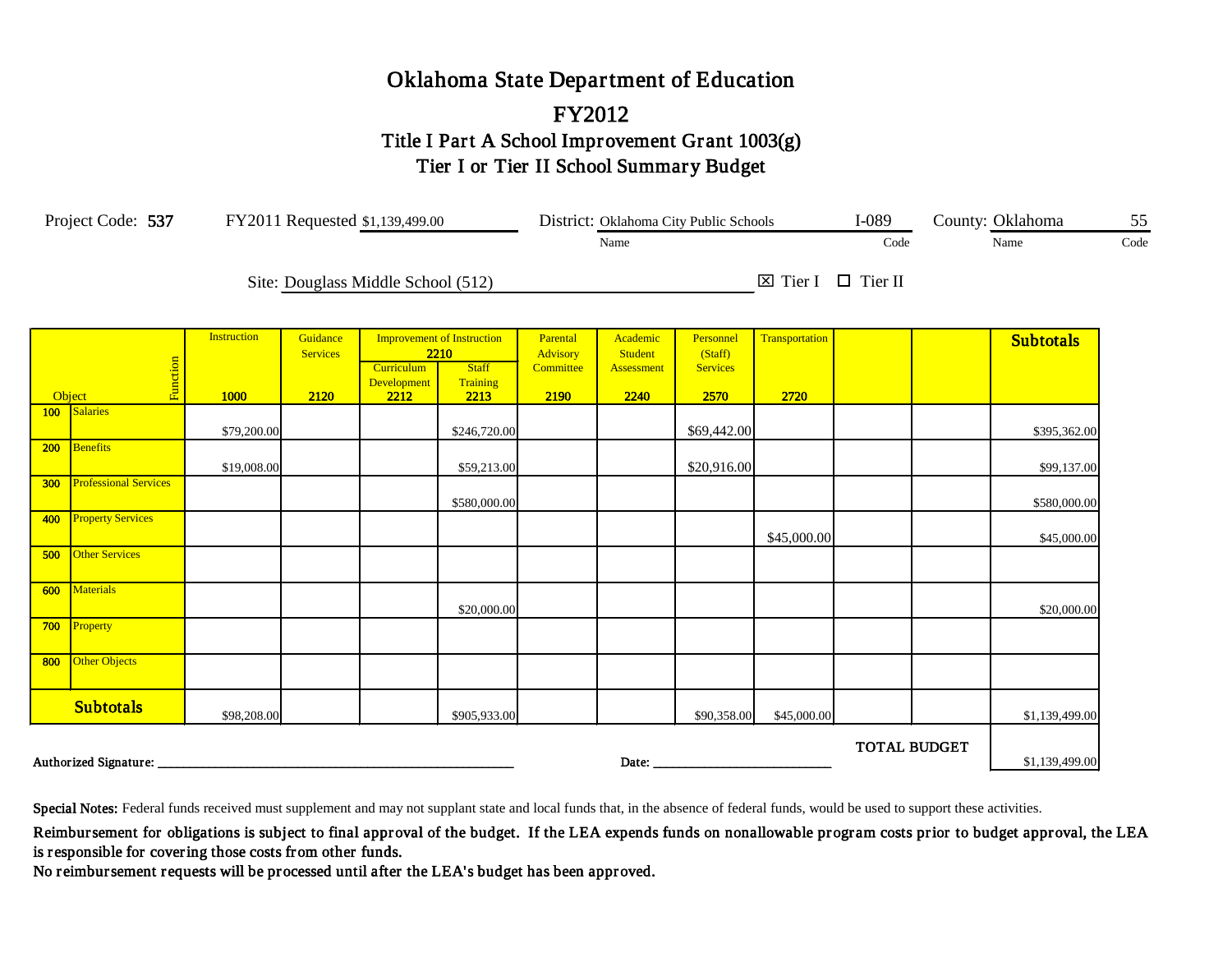## Title I Part A School Improvement Grant 1003(g) Tier I or Tier II Site Level Budget Justification FY2012

| Project         |        |                                                                                                                                         |                              |                   |                      |
|-----------------|--------|-----------------------------------------------------------------------------------------------------------------------------------------|------------------------------|-------------------|----------------------|
| Code:           | 537    | Site: Douglass (512)<br>District:                                                                                                       | Oklahoma City Public Schools |                   | Oklahoma-55          |
|                 |        | Site Code<br>Name                                                                                                                       | Name                         |                   | County/District Code |
|                 |        | Provide the information requested below for each amount budgeted in the OCAS Summary Budget. (Use additional pages as necessary.)       |                              |                   |                      |
| <b>Function</b> | Object | <b>Expenditure Description and Itemization</b>                                                                                          |                              |                   | <b>Subtotals</b>     |
| 1000            | 100    | Name<br>Position & Grade                                                                                                                | <b>FTE</b>                   | Salary            |                      |
|                 |        | Increased Learning Time (additional 30 min per day at their daily rate of pay)                                                          |                              | 79200             |                      |
|                 |        | Increased Learning Time during intersession                                                                                             |                              |                   |                      |
|                 |        |                                                                                                                                         |                              |                   | \$79,200.00          |
| 1000            | 200    | <b>Benefits</b>                                                                                                                         |                              |                   |                      |
|                 |        | Benefits for Increased Learning Time                                                                                                    |                              |                   | \$19,008.00          |
|                 |        |                                                                                                                                         |                              |                   |                      |
| 2213            | 100    | <b>Staff Training</b>                                                                                                                   |                              |                   |                      |
|                 |        | Training stipends                                                                                                                       |                              |                   | \$38,720.00          |
|                 |        | 5 days of site-based training on initiatives                                                                                            |                              |                   |                      |
|                 |        | 5 days for teacher academy/institute                                                                                                    |                              |                   |                      |
|                 |        | for new teachers                                                                                                                        |                              |                   |                      |
|                 |        | Performance Pay stipends                                                                                                                |                              |                   |                      |
|                 |        | for student achievement (proficient or advanced) for 4 teachers (250 students) [\$50 per student meeting those goals]                   |                              |                   | \$49,600.00          |
|                 |        | for staff attendance for 17.6 teachers (\$3,000 per teacher for 98% attendance)                                                         |                              |                   | \$52,800.00          |
|                 |        | for student achievement (reading & math smart goals) for 17.6 teachers [\$3,000 for reading and \$3,000 for math]                       |                              |                   | \$105,600.00         |
|                 |        |                                                                                                                                         |                              |                   |                      |
| 2213            | 200    | Benefits                                                                                                                                |                              |                   |                      |
|                 |        | Benefits for training                                                                                                                   |                              |                   | \$9,293.00           |
|                 |        | Benefits for performance pay stipends                                                                                                   |                              |                   | \$49,920.00          |
|                 |        |                                                                                                                                         |                              |                   |                      |
| 2213            | 300    | Professional Services                                                                                                                   |                              |                   |                      |
|                 |        | Training/Coaching by Marzano Research Laboratory (55 days)                                                                              |                              |                   | \$300,000.00         |
|                 |        | Teacher/Principal Evaluation System development & implementation by Marzano Research Laboratory                                         |                              |                   | \$75,000.00          |
|                 |        | Training on building academic vocabulary by OK Educational Services (40 days)                                                           |                              |                   | \$90,000.00          |
|                 |        | Training on literacy strategies by Max Teaching (40 days)                                                                               |                              |                   | \$90,000.00          |
|                 |        | Training on student engagement strategies by Middle Matters (12 days)                                                                   |                              |                   | \$25,000.00          |
| 2213            | 600    | Itemize all projected purchases for Materials                                                                                           |                              |                   |                      |
|                 |        | Materials for Marzano Research Laboratory                                                                                               |                              |                   | \$5,000.00           |
|                 |        | Materials for OK Educational Services                                                                                                   |                              |                   | \$5,000.00           |
|                 |        | Materials for Max Teaching                                                                                                              |                              |                   | \$5,000.00           |
|                 |        | <b>Materials for Middle Matters</b>                                                                                                     |                              |                   | \$5,000.00           |
|                 |        |                                                                                                                                         |                              |                   |                      |
| 2573            | 100    |                                                                                                                                         |                              |                   |                      |
|                 |        | Salary for Executive Director of School Turnaround (.33 FTE)                                                                            |                              |                   | \$35,952.00          |
|                 |        | ELT for 2 Administrators, 1 Counselor, .4 Media Specialist                                                                              |                              |                   | \$13,090.00          |
|                 |        | Pay for Performance (2 Administrators, 1 Counselor, .4 Media Specialist) [\$3,000 for reading and \$3,000 for math meeting smart goals] |                              |                   | \$20,400.00          |
| 2573            | 200    | <b>Benefits</b>                                                                                                                         |                              |                   |                      |
|                 |        | Benefits for Executive Director of School Turnaround salary                                                                             |                              |                   | \$12,878.00          |
|                 |        | Benefits for ELT for Administsrators, Counselor and Media Specialist                                                                    |                              |                   | \$3,142.00           |
|                 |        | Benefits for Pay for Performance (2 Administrators, Counselor and Media Specialist)                                                     |                              |                   | \$4,896.00           |
| 2720            | 400    | Transportation                                                                                                                          |                              |                   |                      |
|                 |        | Transportation for Increased Learning Time                                                                                              |                              |                   | \$45,000.00          |
|                 |        |                                                                                                                                         |                              |                   |                      |
|                 |        |                                                                                                                                         |                              | <b>Site Total</b> | \$1,139,499.00       |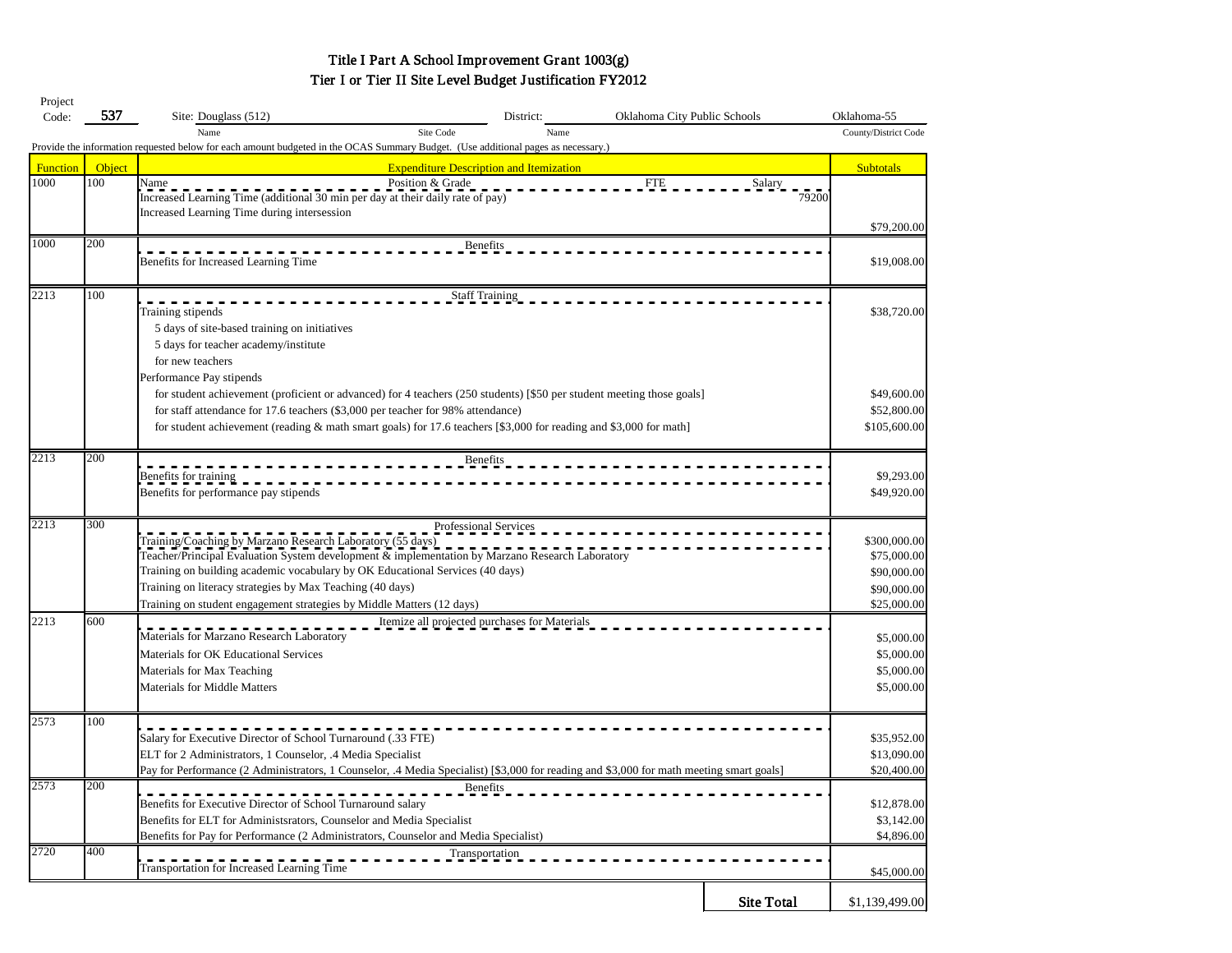## Oklahoma State Department of Education FY2013 Title I Part A School Improvement Grant 1003(g) Tier I or Tier II School Summary Budget

| Project Code: 537<br>FY2011 Requested \$802,499.00 |                              |                    |                             |                                    |                                           |                      |                     | District: Oklahoma City Public Schools | $I-089$                           | County: Oklahoma    |  | 55               |      |
|----------------------------------------------------|------------------------------|--------------------|-----------------------------|------------------------------------|-------------------------------------------|----------------------|---------------------|----------------------------------------|-----------------------------------|---------------------|--|------------------|------|
|                                                    |                              |                    |                             |                                    |                                           |                      | Name                |                                        |                                   | Code                |  | Name             | Code |
|                                                    |                              |                    |                             | Site: Douglass Middle School (512) |                                           |                      |                     |                                        | $\boxtimes$ Tier I $\Box$ Tier II |                     |  |                  |      |
|                                                    |                              | <b>Instruction</b> | Guidance<br><b>Services</b> |                                    | <b>Improvement of Instruction</b><br>2210 | Parental<br>Advisory | Academic<br>Student | Personnel<br>(Staff)                   | Transportation                    |                     |  | <b>Subtotals</b> |      |
| Object                                             | Function                     | 1000               | 2120                        | Curriculum<br>Development<br>2212  | <b>Staff</b><br>Training<br>2213          | Committee<br>2190    | Assessment<br>2240  | <b>Services</b><br>2570                | 2720                              |                     |  |                  |      |
| 100 <sub>1</sub>                                   | Salaries                     | \$79,200.00        |                             |                                    | \$246,720.00                              |                      |                     | \$69,442.00                            |                                   |                     |  | \$395,362.00     |      |
| 200                                                | Benefits                     | \$19,008.00        |                             |                                    | \$59,213.00                               |                      |                     | \$20,916.00                            |                                   |                     |  | \$99,137.00      |      |
| 300                                                | <b>Professional Services</b> |                    |                             |                                    | \$243,000.00                              |                      |                     |                                        |                                   |                     |  | \$243,000.00     |      |
| 400                                                | <b>Property Services</b>     |                    |                             |                                    |                                           |                      |                     |                                        | \$45,000.00                       |                     |  | \$45,000.00      |      |
| 500                                                | <b>Other Services</b>        |                    |                             |                                    |                                           |                      |                     |                                        |                                   |                     |  |                  |      |
| 600                                                | Materials                    |                    |                             |                                    | \$20,000.00                               |                      |                     |                                        |                                   |                     |  | \$20,000.00      |      |
| 700                                                | Property                     |                    |                             |                                    |                                           |                      |                     |                                        |                                   |                     |  |                  |      |
| 800                                                | Other Objects                |                    |                             |                                    |                                           |                      |                     |                                        |                                   |                     |  |                  |      |
|                                                    | <b>Subtotals</b>             | \$98,208.00        |                             |                                    | \$568,933.00                              |                      |                     | \$90,358.00                            | \$45,000.00                       |                     |  | \$802,499.00     |      |
|                                                    | Authorized Signature:        |                    |                             |                                    |                                           |                      | Date:               |                                        |                                   | <b>TOTAL BUDGET</b> |  | \$802,499.00     |      |

Special Notes: Federal funds received must supplement and may not supplant state and local funds that, in the absence of federal funds, would be used to support these activities.

Reimbursement for obligations is subject to final approval of the budget. If the LEA expends funds on nonallowable program costs prior to budget approval, the LEA is responsible for covering those costs from other funds.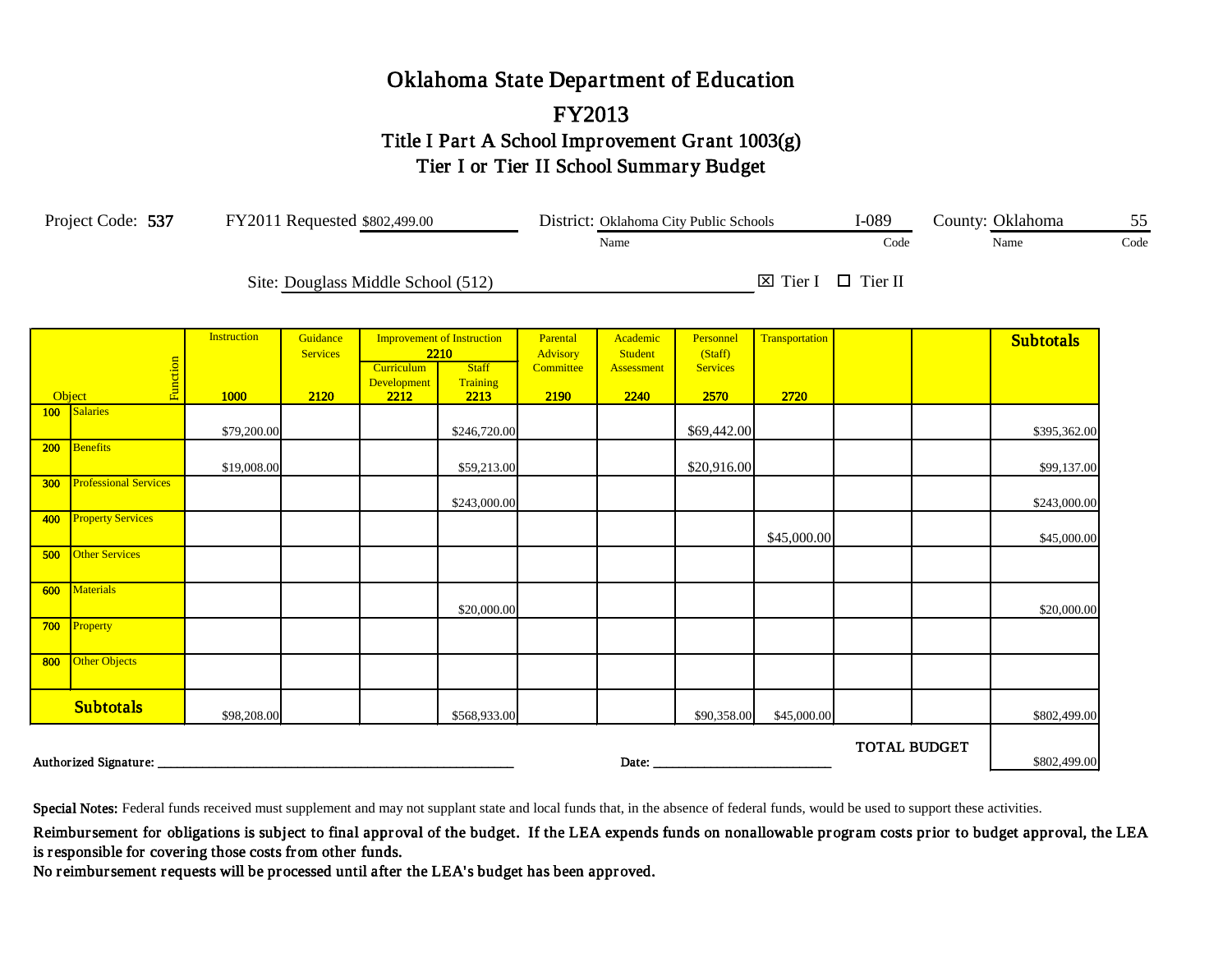## Title I Part A School Improvement Grant 1003(g) Tier I or Tier II Site Level Budget Justification FY2013

| Project         |        |                                                                                                                                         |                              |                   |                      |
|-----------------|--------|-----------------------------------------------------------------------------------------------------------------------------------------|------------------------------|-------------------|----------------------|
| Code:           | 537    | Site: Douglass (512)<br>District:                                                                                                       | Oklahoma City Public Schools |                   | Oklahoma-55          |
|                 |        | Site Code<br>Name                                                                                                                       | Name                         |                   | County/District Code |
|                 |        | Provide the information requested below for each amount budgeted in the OCAS Summary Budget. (Use additional pages as necessary.)       |                              |                   |                      |
| <b>Function</b> | Object | <b>Expenditure Description and Itemization</b>                                                                                          |                              |                   | <b>Subtotals</b>     |
| 1000            | 100    | Name<br>Position & Grade                                                                                                                | <b>FTE</b>                   | Salary            |                      |
|                 |        | Increased Learning Time (additional 30 min per day at their daily rate of pay)                                                          |                              | 79200             |                      |
|                 |        | Increased Learning Time during intersession                                                                                             |                              |                   |                      |
|                 |        |                                                                                                                                         |                              |                   | \$79,200.00          |
| 1000            | 200    | <b>Benefits</b>                                                                                                                         |                              |                   |                      |
|                 |        | Benefits for Increased Learning Time                                                                                                    |                              |                   | \$19,008.00          |
|                 |        |                                                                                                                                         |                              |                   |                      |
| 2213            | 100    | <b>Staff Training</b>                                                                                                                   |                              |                   |                      |
|                 |        | Training stipends                                                                                                                       |                              |                   | \$38,720.00          |
|                 |        | 5 days of site-based training on initiatives                                                                                            |                              |                   |                      |
|                 |        | 5 days for teacher academy/institute                                                                                                    |                              |                   |                      |
|                 |        | for new teachers                                                                                                                        |                              |                   |                      |
|                 |        | Performance Pay stipends                                                                                                                |                              |                   |                      |
|                 |        | for student achievement (proficient or advanced) for 4 teachers (250 students) [\$50 per student meeting those goals]                   |                              |                   | \$49,600.00          |
|                 |        | for staff attendance for 17.6 teachers (\$3,000 per teacher for 98% attendance)                                                         |                              |                   | \$52,800.00          |
|                 |        | for student achievement (reading & math smart goals) for 17.6 teachers [\$3,000 for reading and \$3,000 for math]                       |                              |                   | \$105,600.00         |
|                 |        |                                                                                                                                         |                              |                   |                      |
| 2213            | 200    | Benefits                                                                                                                                |                              |                   |                      |
|                 |        | Benefits for training                                                                                                                   |                              |                   | \$9,293.00           |
|                 |        | Benefits for performance pay stipends                                                                                                   |                              |                   | \$49,920.00          |
|                 |        |                                                                                                                                         |                              |                   |                      |
| 2213            | 300    | Professional Services                                                                                                                   |                              |                   |                      |
|                 |        | Training/Coaching by Marzano Research Laboratory                                                                                        |                              |                   | \$100,000.00         |
|                 |        | Teacher/Principal Evaluation System development & implementation by Marzano Research Laboratory                                         |                              |                   | \$75,000.00          |
|                 |        | Training on building academic vocabulary by OK Educational Services                                                                     |                              |                   | \$30,000.00          |
|                 |        | Training on literacy strategies by Max Teaching                                                                                         |                              |                   | \$30,000.00          |
|                 |        | Training on student engagement strategies by Middle Matters                                                                             |                              |                   | \$8,000.00           |
| 2213            | 600    | Itemize all projected purchases for Materials                                                                                           |                              |                   |                      |
|                 |        | Materials for Marzano Research Laboratory                                                                                               |                              |                   | \$5,000.00           |
|                 |        | Materials for OK Educational Services                                                                                                   |                              |                   | \$5,000.00           |
|                 |        | Materials for Max Teaching                                                                                                              |                              |                   | \$5,000.00           |
|                 |        | <b>Materials for Middle Matters</b>                                                                                                     |                              |                   | \$5,000.00           |
|                 |        |                                                                                                                                         |                              |                   |                      |
| 2573            | 100    |                                                                                                                                         |                              |                   |                      |
|                 |        | Salary for Executive Director of School Turnaround (.33 FTE)                                                                            |                              |                   | \$35,952.00          |
|                 |        | ELT for 2 Administrators, 1 Counselor, .4 Media Specialist                                                                              |                              |                   | \$13,090.00          |
|                 |        | Pay for Performance (2 Administrators, 1 Counselor, .4 Media Specialist) [\$3,000 for reading and \$3,000 for math meeting smart goals] |                              |                   | \$20,400.00          |
| 2573            | 200    | <b>Benefits</b>                                                                                                                         |                              |                   |                      |
|                 |        | Benefits for Executive Director of School Turnaround salary                                                                             |                              |                   | \$12,878.00          |
|                 |        | Benefits for ELT for Administsrators, Counselor and Media Specialist                                                                    |                              |                   | \$3,142.00           |
|                 |        | Benefits for Pay for Performance (2 Administrators, Counselor and Media Specialist)                                                     |                              |                   | \$4,896.00           |
| 2720            | 400    | Transportation                                                                                                                          |                              |                   |                      |
|                 |        | Transportation for Increased Learning Time                                                                                              |                              |                   | \$45,000.00          |
|                 |        |                                                                                                                                         |                              |                   |                      |
|                 |        |                                                                                                                                         |                              | <b>Site Total</b> | \$802,499.00         |